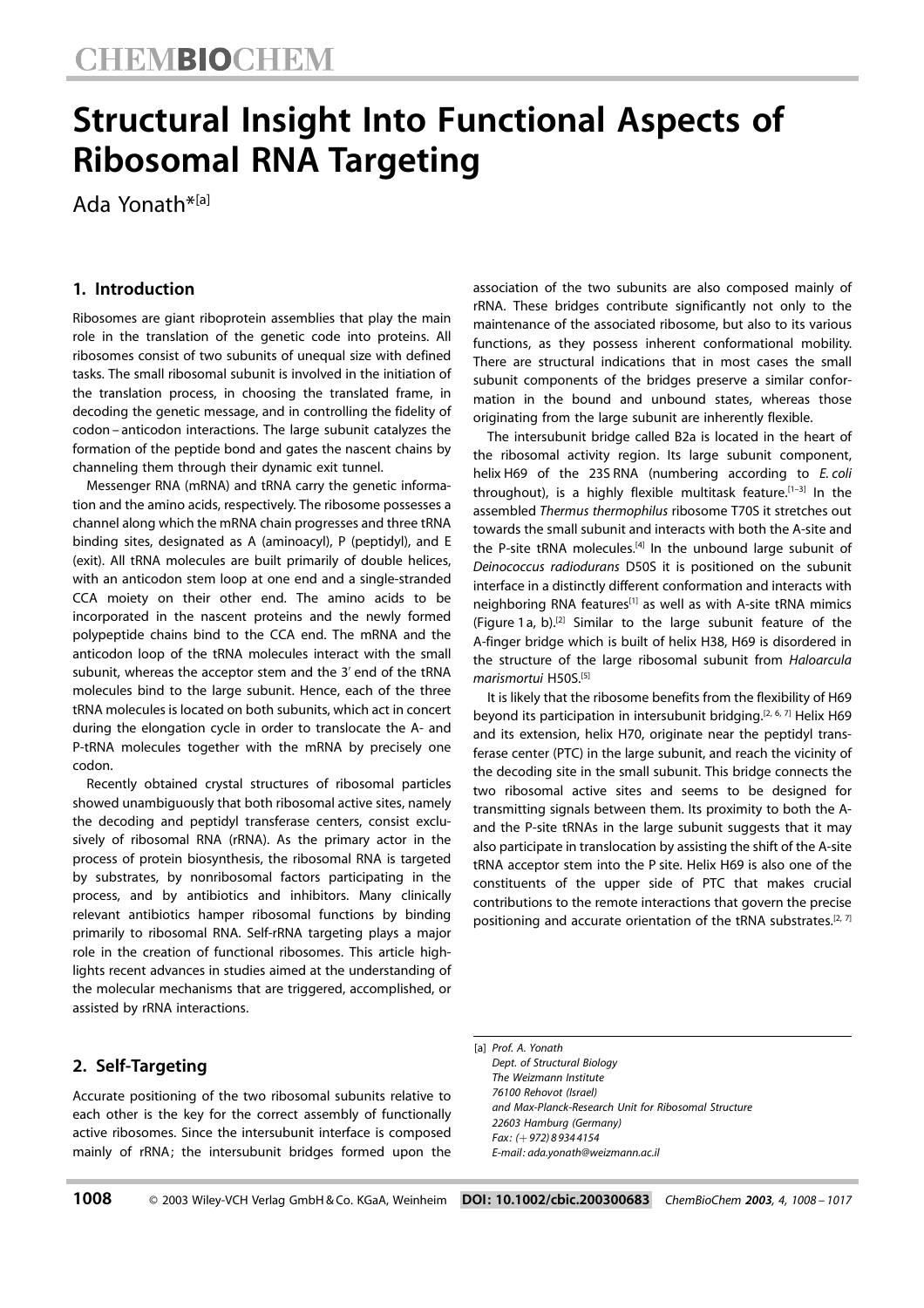## **MINIREVIEWS**

### 3. PTC Targeting

Crystal structures of complexes of T70S with three tRNA molecules and of D50S with substrate analogues mimicking the tRNA acceptor stem revealed that these tRNA helical features interact extensively with the upper side of the PTC pocket.<sup>[2, 4]</sup> Analysis of the binding modes of substrate analogues designed to mimic specific tRNA regions of different sizes allowed the assessment of the relative significance of their interactions with the large ribosomal subunit.<sup>[2, 7]</sup> It was found that remote interactions of the A-site tRNA acceptor stem with the upper side of PTC (Figure 1 c) dominate the precise positioning of its

Ada Yonath pioneered ribosomal crystallography and inspired the high-resolution structure determination of the only cellular organelle so far exposed to crystallographic studies. When she initiated ribosomal crystallography, much doubt was expressed. Nevertheless, she demonstrated the feasibility of ribosomal structure determination by pushing crystallography to its limits and by the introduction of flash cryobiocrystallography, an innovative method for minimizing the extreme irradiation



sensitivity of biological crystals. This method became instantanously the state-of-the art procedure and revolutionized structural biology by enabling researchers to do projects considered impossible. Among Prof. Yonath's unique achievements is the determination of the functionally relevant high-resolution structures of both ribosomal subunits. Since the ribosomal particles crystallized by her were found to be suitable pathogen models, she deciphered the modes of action of over a dozen antibiotics targeting the ribosome, and unraveled the mechanisms of antibiotic selectivity and resistance, thus paving the way for structural-based drug design. Her studies are on ribosomal complexes with substrate analogues, antibiotics, and factors. She deciphered the universal nature of initiation of protein biosynthesis and the step governing the selection of the correct frame to be translated, and revealed the uniform mechanism of peptide-bond formation, translocation, and the direction of nascent proteins into their exit tunnel. This tunnel, detected by Prof. Yonath in the mid-eighties and controversial for almost a decade, was assumed to be the passive path taken by the protein chains. Recently, Prof. Yonath provided the first high-resolution structural basis for the dynamic properties of the tunnel and illuminated its gating and discrimination functions, which indicate that the ribosome is not only a ribozyme translating the genetic code, but is also involved in intracellular regulation processes.

Prof. Yonath is a member of the Israeli and USA National Academies of Sciences. She leads two research groups, at the Max-Planck Research Unit in Hamburg and at the Weizmann Institute, where she directs two scientific centers for structural molecular biology and holds the Martin Kimmel Professorial chair. She is a member of the ChemBioChem Editorial Advisory Board.



Figure 1. Helix H69 and remote substrate positioning in the PTC. The docked Aand P-site tRNAs, based on the structure of the complex of T70S ribosome with three tRNA molecules.<sup>[4]</sup> are shown as ribbons in cyan and olive-green. respectively. The tRNA mimic, made of 35 nucleotides representing the tRNA acceptor stem, $[2]$  is shown as red atoms. a) and b) show two views of the two observed conformations of H69 in the assembled T70 $S^{[3, 7]}$  and in the unbound D50S.<sup>[1]</sup> The suggested stretching-out motion towards the small subunit active site, as evident from (a) and (b), shows how the inherent mobility of helix H69 may provide assistance to the translocation of the tRNA double-helical acceptor stem. c) Left (main figure): The PTC and its vicinity; right (small figure): the intersubunit face of the large subunit D50S. The upper side of PTC interacts intensively with the tRNA acceptor stem and govern the correct placement and orientation of the A-site RNA or its acceptor stem mimics, including the orientation of the tRNA 3' ends in the lower part of the PTC pocket, the site of formation of the peptide bond. The yellow stars (within the PTC and on the intersubunit interface of the large subunit) indicate the approximate location of the site of peptide-bond formation. Right (small figure): A superposition of the locations of two substrate analogues that do not interact with H69 in the upper part of the PTC. One of these, INJN, is a short puromycin derivative (ACC-puromycin) bound to D50S.<sup>[2]</sup> The second, 1FGO, is the lower part of an acceptor stem mimic bound to H50S. The double-helical features of this mimic were not detected in the map since no interactions could be made with H69, as this helix is disordered in the H50S structure.<sup>[9]</sup> The various orientations at the active site indicate the PTC tolerance and illustrate the major contributions of the remote interactions for the precise positioning of the ribosomal substrates. d) Superposition of the different conformations of several PTC nucleotides observed in different crystal forms. For comparison, the superposition of the backbones of the same region is shown in the insert. Color code: H50S is shown in purple. Cyan, blue, brown, and yellow are H50S complexes, with Protein data bank accession codes: 1FGO, 1M90, 1FFZ, and 1 KQS, respectively. D50S is shown in gray, its complex with the acceptor stem mimic in red, and with the short substrate ACCP in green.

aminoacylated 3' end in the lower end of the PTC, the site of formation of the peptide bond.<sup>[2, 7]</sup> Remote placement of the A-site 3' end of the tRNA seems to be designed to allow variability in PTC binding, which is required to comply with the ability of the ribosome to accommodate all of the amino acids, namely reactants of significantly different chemical structures, sizes, and shapes.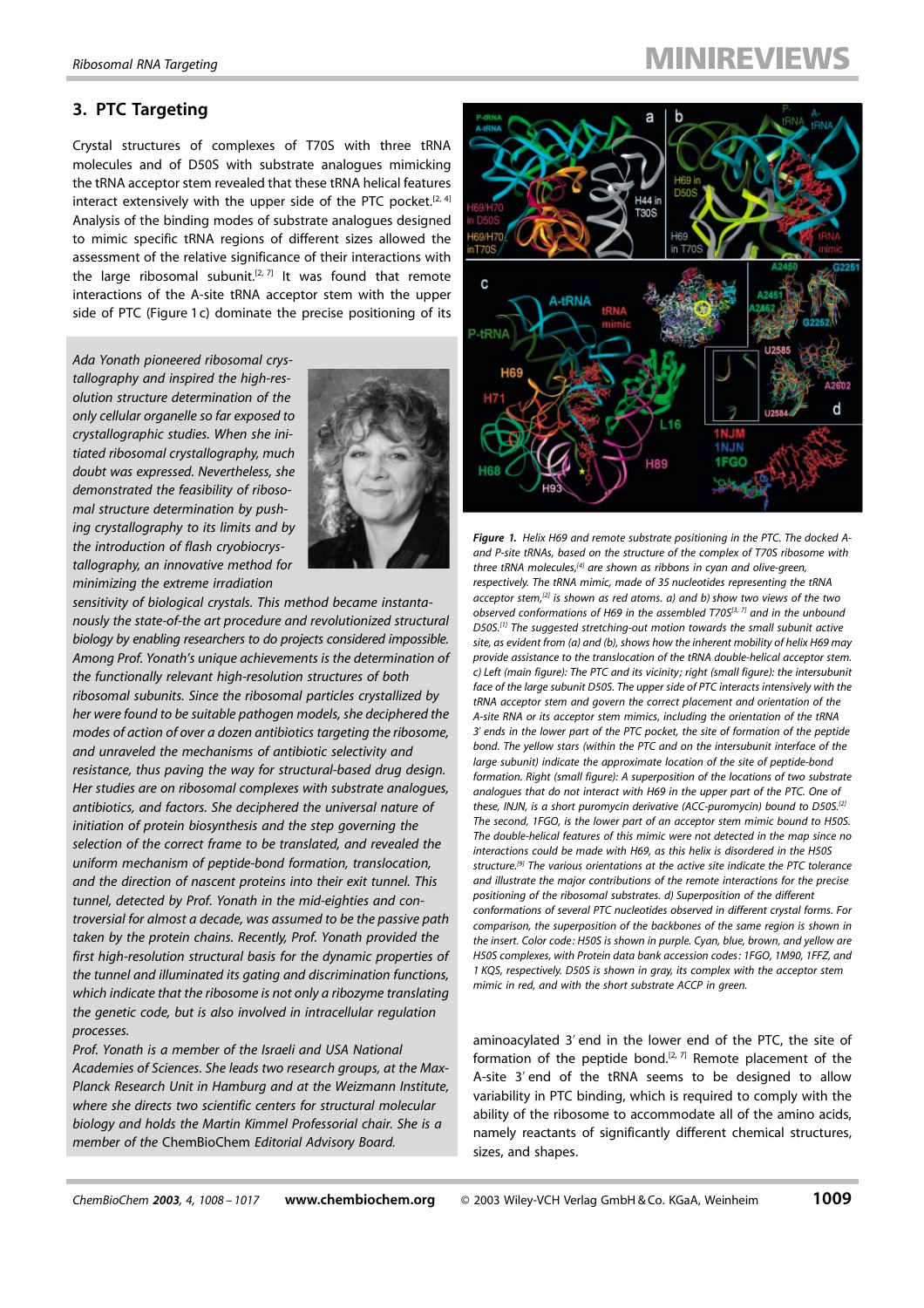The major contribution of the remote interactions to the correct alignment of the tRNA substrates is demonstrated by the finding that in the absence of these interactions, similar, but distinctly different, PTC - substrate binding modes are formed (Figure 1 c). Lack of remote interactions may be the result of the disorder of H69, as observed in the H50S structure,<sup>[5, 9]</sup> or result from the use of tRNA analogues that are too short to reach the upper side of the PTC,<sup>[2, 9-11]</sup> where the components provide the remote interactions reside.<sup>[2, 7]</sup> Importantly, substrate orientation dictated by remote interactions leads to optimal stereochemistry for the formation of a peptide bond,<sup>[2, 7]</sup> whereas binding independent of remote directionality leads to orientations requiring significant conformational rearrangements to participate in formation of a peptide bond.<sup>[8]</sup>

The ability of the ribosome to bind a large range of compounds, among them partially disordered substrate analogues and compounds considered inaccurately reaction intermediates,[8, 11] demonstrates the relative ease of binding of mimics of the 3' end of tRNA. However, the mere binding of such compounds does not imply that each of the bound compounds can participate in protein production without undergoing minor or major conformational rearrangements. The diversity of binding modes observed in the different crystal forms of the large subunit is consistent with the variability in PTC conformations observed in the different crystal forms,  $[1, 4]$ (Figure 1 d) despite the high sequence conservation in PTC and indicates that the PTC tolerates various orientations. Furthermore it hints at the possible involvement of the PTC in the substrate reorganizations required for the formation of peptide bonds by compounds bound originally in a non- or semiproductive manner. Such conformational rearrangements are bound to consume time, hence rationalizing the relatively low rate of peptide bond formation by short mimics such as puromycin derivatives.[8]

#### 3.1 Spiral Rotation–The Dynamics of Substrate Targeting

Processivity of protein biosynthesis requires the fast and efficient formation of a peptide bond accompanied by large-scale and modest motions of ribosomal features<sup>[1, 2, 6, 12-14]</sup> that act in concert to facilitate translocation. The immense contribution of the ribosomal template to the correct positioning of the tRNA molecules was discussed above. As argued below, and shown previously,<sup>[2, 7]</sup> it appears that the ribosome also provides the pattern, or the scaffold, for tRNA translocation.

The ribosome is basically an asymmetric particle. Yet, a symmetry-related region (SRR) of a significant size (around 180 nucleotides; Figure 2a-c), which relates the A- and the P-regions of the PTC was revealed in all known structures of the large ribosomal subunit.<sup>[1, 2, 4, 9-11]</sup> The 3' ends of the A- and the P-site tRNA are two similar chemical moieties that have to face each other to result in the proper stereochemistry of the formed peptide bond. The necessity of offering two comparable supportive environments in the PTC to host these two similar reactants, justifies the existence of a region related by twofold symmetry. The detection of a twofold symmetry even in H50S complexes containing short or partially disordered substrate analogues and inaccurate intermediates,<sup>[9]</sup> both of which require additional rearrangements to participate in the formation of a peptide bond, $[8, 11]$  indicates the importance of the symmetryrelated binding in the PTC. Only a few outliners have been detected within this region, among them the very flexible universal nucleotide A2602, the base of which almost coincides with the axis (Figure 2 b, d). As described below, the significance of the internal ribosomal symmetry expands beyond the mere binding of the two 3' ends of the tRNA.

The twofold symmetry axis of the SRR is positioned close to the PTC center, approximately midway between the A and the P loops, and is directed into the tunnel (Figure 2 e). It almost overlaps with the bond connecting the double-helical features of the A-site tRNA with its single-stranded 3' end, the moiety carrying the amino acids. Analysis of the architecture of the PTC by looking down the axis revealed an arched void with a width sufficient to accommodate the 3' ends of the tRNA (Figure 2c) which appears to be designed to have the exact pattern required for the rotation of the 3' end of the A-site tRNA into the P site. Consequently, the tRNA A- to P-site rotation is likely to involve two independent, albeit correlated, motions: a shift of the A-tRNA helical regions, performed as a part of the overall mRNA/ tRNA translocation, and a spiral rotation of the 3' end of the tRNA, which creates favorable stereochemistry for the formation of a peptide bond and seems to be performed in conjunction with it. $[2, 7]$ 

The remarkable features of this design are the PTC walls. The wall located farthest away from the subunit interface, called the rear wall, forms the scaffold that guides and secures the rotary motion. Two nucleotides of the opposite PTC wall anchor this motion, thus confining the precise path and ensuring that the rotating moiety, together with the aminoacylated A-site tRNA, will have optimal stereochemistry for formation of a peptide bond upon reaching the P site (Figure 2 f). While rotating, the 3' end of the A site slides along the backbone of two rear-wall nucleotides and interacts with several rear-wall bases that point inwards. The two universally conserved nucleotides anchoring the motion from the front side of the PTC, A2602 and U2585, bulge into the PTC center and do not obey the twofold symmetry (Figure 2 c, e). Within the PTC, A2602 is the base that undergoes the largest conformational rearrangements upon substrate or inhibitor binding, and superposition of all of its known conformations revealed that it has a different orientation in each of the known complexes of the large subunit (Figure 2 d). This striking conformational variability is consistent with the unique role of A2602 in the tRNA hydrolysis of the peptidyl  $$ ester bond during termination<sup>[15]</sup> and appears to be synchronized with the rotatory motion. Consequently, we proposed that nucleotide A2602 acts as a conformational switch within the PTC by propeling the rotating moiety (Figure 2 b, d), most likely in concert with the action of helix H69–the feature that seems to assist the shift of the tRNA acceptor stem at the subunit interface.<sup>[3, 6]</sup>

The twofold symmetry relates to the backbone fold and nucleotide orientation rather than to the nucleotide identity (Figure 2 a, b). Thus, despite the substantial conformational variability of the PTC bases,  $[1, 3, 4]$  the overall symmetry of its backbone is practically preserved in all the known structures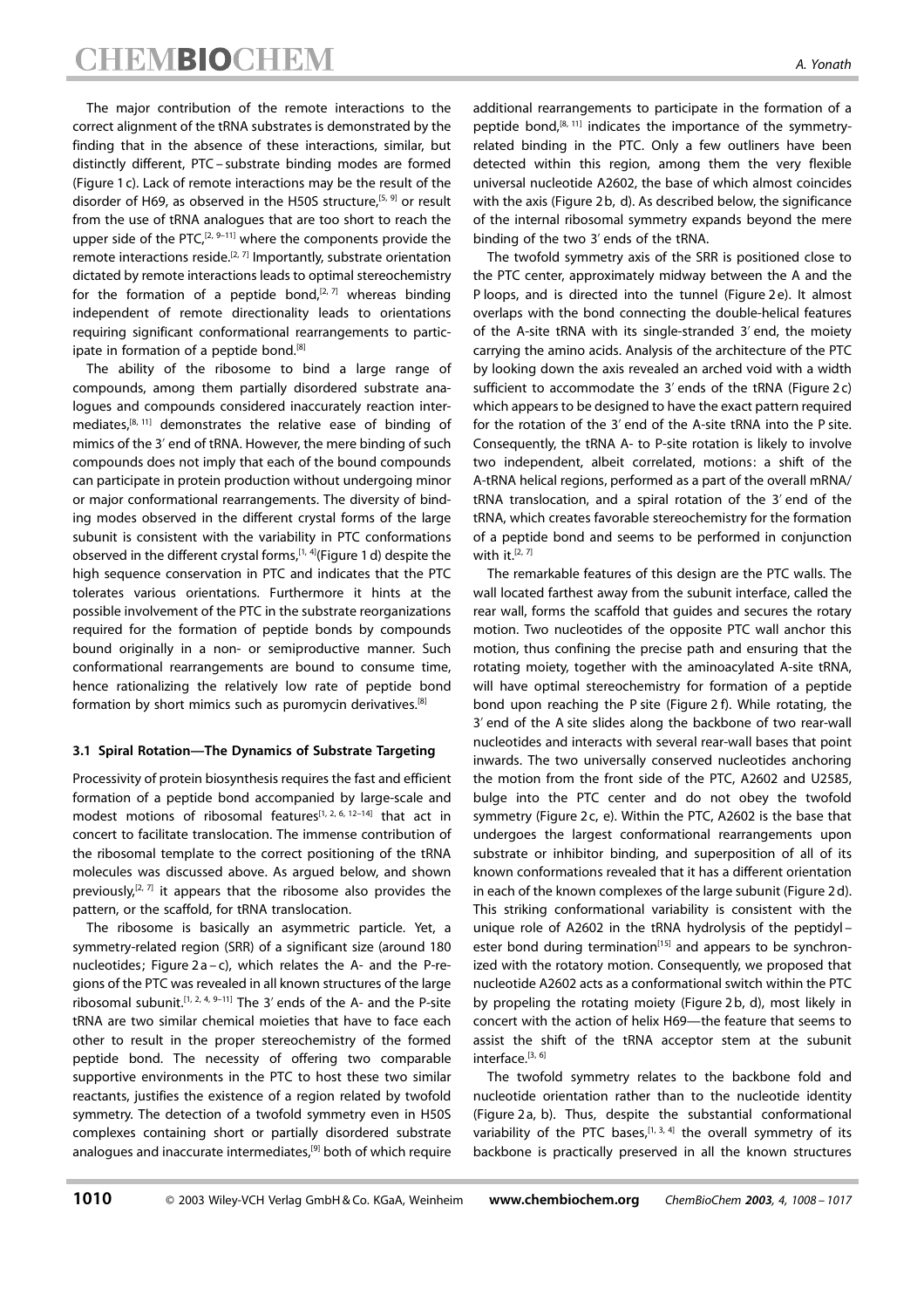

Figure 2. The symmetry-related region and the rotatory motion. Except for (b), the symmetry-related regions as well as the observed A-site mimic and the derived P-site are shown in blue and green, respectively. The twofold symmetry axis is shown by red dots or lines. a) Three views of the features related by symmetry. Upper left: superposition of one half of the symmetry related region on its second half. Top right and bottom: perpendicular views of the entire region. The red circle embraces the inner core of the region, at the PTC. A detailed view of this region is given in (b) and (c), each showing a projection down the twofold rotation axis within the core of the symmetry-related region in D50S. In (b) symmetry related nucleotides are colored identically. Note that A2602 is located at the center, very close to the twofold axis. It bulged out of the SRR region and does not obey the twofold symmetry. d) The various orientations, induced by substrate binding, of A2602. The substrates are named by their PDB accession codes. Note the complementarity between the imaginary surface if the different A2602 orientations and that of the tRNA acceptor stem mimic. c,e) Snapshots of the spiral motion from the A site (blue) to the P site (green), obtained by successive rotations of the rotating moiety by 15  $^{\circ}$  each around the twofold axis. This rotation is represented by the transition from the A-site aminoacylated tRNA (in blue) to the P site (in green). In (c) note the pattern provided by the PTC for the exact A →P rotatory motion. In (e) note that the support and precise guidance seems to be given by the PTC rear-wall nucleotides (in red) and the anchoring of the front nucleotides A2602 (magenta) and U2585 (pink). f) The positions of the acceptor stem A-tRNA mimic and the derived P-site tRNA at the end of the rotatory motion. N is the nucleophilic amine at the Asite, and C is the carbonyl carbon atom at the P site.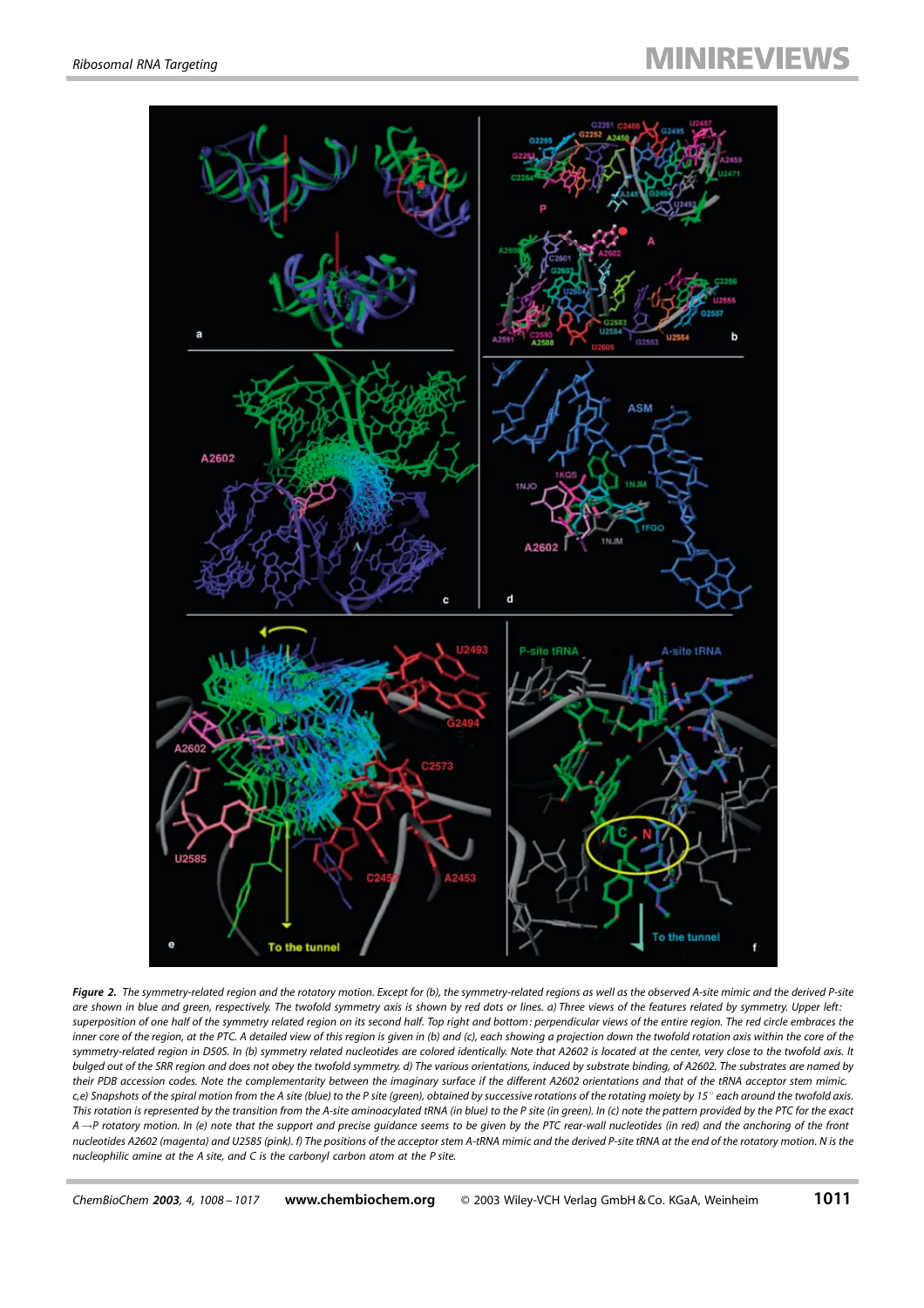(Figure 1 d). Deviations from the twofold symmetry, detected mainly in bulged nucleotides, seem to be instrumental for specific PTC tasks. One of these is the first rotatory motion, for which the sole geometrical requirement is the binding of the initial aminoacylated tRNA in the P site in the flipped orientation. At this stage both the A and the P site are unoccupied, therefore, the correct selection of the binding site as well as the binding mode by the initiator tRNA is critical. Comparison of potential interactions in the two PTC binding sites showed that, compared to the A site, the P site contains an extra potential interaction which can be exploited by a flipped 3' end of the tRNA, thus indicating the preference for this mode of binding.

The specific locations and orientations of other deviations from the twofold symmetry indicate their feasible contribution to the inherent chirality of the proteins, to the irreversible entrance of the nascent proteins into the tunnel (with the lower P-site nucleotides residing at the entrance to the tunnel), to translocation (for example, molecular switches), and for preserving productive PTC conformations. An intriguing example of the latter task is the bulged out nucleotide G2250 in the P site that interacts with the flexible loop of protein L16, the only protein that is involved in the remote positioning of the A-site tRNA. It is conceivable that its interaction with G2250 stabilizes the favorable conformation of L16 loop, thus hinting at an interplay between the P and the A sites within the PTC. Importantly, among the nucleotides composing the P site, four are located somewhat deeper in the PTC compared to the situation at the A site, which implies there is a modest spiral nature to the twofold axis.<sup>[2, 7]</sup> The outcome of this spiral motion is that a P-site carbonyl carbon atom faces the A-site nucleophilic amine, and a newly created peptidyl points into the tunnel.

The 3' end of the correctly placed aminoacylated tRNA enables it to flip into the P site without any significant conformational alterations. Indeed, the entire rotatory motion could be simulated without any steric hindrances or space constrains. Importantly, the interactions of the PTC with both the A-site tRNA and the derived P-site tRNA are consistent with most of the available biochemical, cross-linking, and footprinting data.[16±18] In contrast, simulation studies showed that all substrate analogues that were not positioned by remote interaction<sup>[2, 9-11]</sup> could not be rotated through the curved PTC rotatory motion pattern without clashes with its walls.<sup>[2, 7]</sup>

We have previously suggested that the spiral rotatory motion is the key component of unified ribosomal mechanism for peptide-bond formation, translocation, and nascent protein progression.<sup>[2, 7]</sup> This integrated ribosomal machinery indicates spontaneous formation of a peptide bond concurrent with the movement of the A-tRNA acceptor stem into the P site,<sup>[18]</sup> and is consistent with the suggestion that the main task of the ribosome in catalyzing peptidyl transferase activity is the provision of the framework for precise positioning of the tRNA molecules.<sup>[1, 2, 7, 19-21]</sup> Noteworthy is the SRR architecture: it consists of three semicircular shells, positioned between the two lateral protuberances of the large ribosomal subunit.<sup>[7]</sup> Only 17 out of the 90 nucleotide couples of the SRR belong to its inner core (Figure 2 a, b) and these reside within the PTC or in its immediate neighborhood. The extension of the SRR beyond the PTC seems to play a role in amplifying the stabilization of its functional core and may be linked to signaling between the incoming and leaving tRNA molecules.[7]

The detection of similar symmetry-related regions in all known structures of the large subunit, the high conservation of most of the nucleotides belonging to it, the pattern designed for the spiral rotation, the ensured entrance of the nascent proteins into the ribosomal exit tunnel, the possible mediation of signals between functionally relevant remote locations, and the resulting stereochemistry suitable for peptide-bond formation are consistent with the universality of the proposed unified mechanism.

#### 3.2 Targeted Peptide-Bond Formation

The guidance provided by the PTC to the rotatory moiety positions it into an orientation and at a distance suitable for peptide-bond formation. Thus, at the end of the spiral rotation, the carbonyl carbon atom of the peptidyl tRNA is positioned in a stereochemistry suitable for nucleophilic attack by the A-site primary amine of the aminoacylated tRNA (Figure 2 f). This attack should readily occur at the pH value  $(7.8 - 8)$  within the D50S crystals,[1] which is an optimal pH value for protein biosynthesis in almost all species, including E. coli and H. marismortui.[16, 22-26] Nucleophilic attack generates a tetrahedral oxyanion intermediate, which is followed by SP2 $\rightarrow$ SP3 reorganization and a transfer of a hydrogen atom to the leaving group. The simultaneous rotatory motion results in the entrance of the 3' end of the A-site tRNA into the P site, thus guaranteeing the release of the P-site leaving group and ensuring the processivity of protein biosynthesis. According to this mechanism, no PTC ribosomal components are required during the entire process for the actual chemical events associated with formation of a peptide bond. They do provide, however, an elaborate framework for accurate substrate positioning and for smooth substrate motions. Nevertheless, selected PTC components may play a critical role in the stabilization of reaction intermediates. They may also contribute to cell vitality by influencing the reaction rate.[27]

Apart from GTPase hydrolysis, peptide-bond formation is considered to be a fast reaction compared to other steps of protein biosynthesis.<sup>[28]</sup> This step seems to carry the entire protein biosynthesis process forward, including codon-anticodon recognition in the small subunit, the GTPase activation, and accommodation of the the A-site tRNA in the large subunit. It is conceivable, therefore, that the degenerate framework resulting from the twofold symmetry has a central dynamic role. Once the incoming tRNA is positioned in the PTC in a favorable conformation, which is dictated by this framework, it only has to rotate into the second part of the framework. Saving reorganization time is crucial for fast reaction rates and may enable conversion of the equilibrium of the chemical reaction to proceed toward formation of a peptide bond. An additional benefit of the twofold symmetry is the alternating directions of the side chains incorporated into the nascent peptide that should minimize steric hindrances.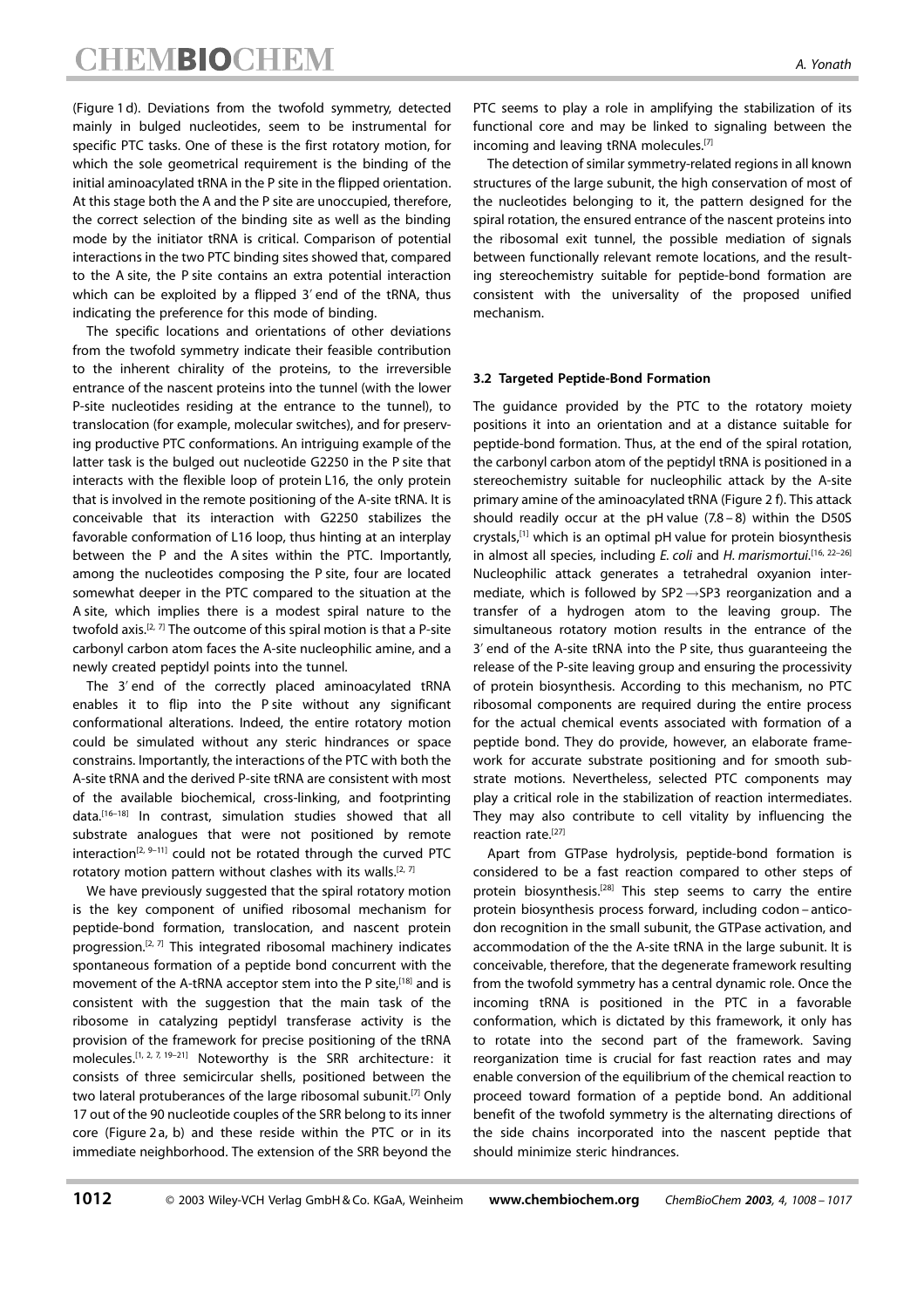The location of the PTC in a protein-free environment;<sup>[1, 2, 5, 9]</sup> the experiments showing that the ribosomal RNA has peptidyl transferase activity;<sup>[24]</sup> and the immense knowledge of mechanisms of enzymatic catalysis led to a hypothesis that the ribosome catalyzes the formation of a peptide bond by a mechanism resembling the reverse mode of action of serine proteases.<sup>[9]</sup> This hypothesis was based on the crystal structure of H50S and of its complexes with either a partially disordered tRNA mimic or a compound presumed to resemble a reaction intermediate,<sup>[9]</sup> but this was shown later to present an inaccurate picture of this state.<sup>[8, 11]</sup> According to this hypothesis specific PTC nucleotides participate in the actual nucleophilic attack and provide stabilization of the oxyanion intermediate.

Evidence obtained from a battery of functional, biochemical, and mutational experiments led to considerable doubt.<sup>[21, 25, 29, 30]</sup> The uncertainties concerning the proposed mechanism were later verified by crystallographic analyses of additional structures of complexes of the same ribosomal subunit, H50S. Although the later experiments were performed under conditions almost identical to those of the original studies, they yielded radically different results. Thus, A2451, the base originally suggested to be the main player in the proposed mechanism, was found to point away from the proposed location of the oxyanion intermediate, $[8, 11]$  and is thus unlikely to perform its originally assigned tasks. Moreover, these results show unambiguously that the catalytic role of the ribosome is the precise alignment of the reactants,[8] and that there is no ground for the expectation that a common enzymatic mechanism for the hydrolysis of the peptide bond will resemble its intricate and complicated synthesis.

Remarkably, five different H50S complexes<sup>[8, 9-11, 31]</sup> were needed to substantiate the conclusion evident by mere inspection of the D50S structure,<sup>[1]</sup> which was later verified by a single functional complex.[2] Importantly, the D50S complexes differ from all of the H50S complexes in that helix H69 is fully ordered in the D50S crystals,<sup>[1]</sup> and thus can provide the remote interactions vital for correct substrate positioning,[2] which is in contrast to the disorder seen in the H50S structure.[5] The inherent discrepancies between the various modes of substrate positioning in H50S crystals and the finding that all of the binding modes observed in H50S complexes require conformational arrangements, question the functional relevance of H50S crystals and their likelihood to lead to the elucidation of the mechanism of peptide-bond formation. It has been argued that compounds different from those used originally will present more accurate pictures of the reaction.[8] However, the finding that all substrate analogues, even that which mimicks the tRNA acceptor stem and is similar to the compound used in D50S studies,<sup>[2]</sup> bind to H50S but that all require conformational rearrangement to obtain a proper peptide-bond stereochemistry<sup>[8]</sup> challenge these expectations.

It is conceivable that the mode of analogue binding is influenced by the functional state of the crystalline H50S particles. Correlation between the ribosomal functional state and the conformation of its PTC has been suggested on the basis of biochemical evidence.[22] Similarly, the disorder of almost all of the functionally relevant features in the H50S crystal structure<sup>[5]</sup> could be correlated to the deviations in the environment within the H50S crystals from the conditions required for efficient protein biosynthesis. Thus, not only is the concentration of the salts about half of the required concentration for high functional productivity, but the pH value is also far from the optimum for protein synthesis.[8]

The results of a fragment reaction performed within the H50S crystals support the concern about the suitability of H50S. This reaction led to the dipeptide product CCA-puromycin-phenylalanine-caproic acid-biotin, which did not pass to the P site,<sup>[10]</sup> thus suggesting that the A-  $\rightarrow$  P-site rotation follows formation of the peptide bond. Such a sequence of events is bound to be impractical since it implies considerable conformational rearrangements of the nascent chain within the rather narrow exit tunnel of the protein, which is extremely costly energetically and exceedingly space consuming. Thus, each time a peptide bond is formed, the nascent polypeptide chain has either to rotate by 180 $^{\circ}$  or to compensate for such a twofold rotation by conformational changes of individual main chain bonds of the protein, a necessity that rules out the incorporation of rigid or bulky amino acids, such as proline, histidine, and tryptophane. The formation of a dipeptide within the H50S crystals that stayed at the A site instead of passing to the P site indicates that the formation of a single bond may or may not represent the mechanisms involved in the creation of proteins, and further demonstrated the ability of the PTC to tolerate situations that may not lead to the production of a polypeptide chain.

#### 4. Destructive rRNA Targeting

Antibiotics are natural or man-made compounds that are designed to interfere with bacterial metabolism or eliminate bacteria by inhibiting fundamental cell processes. As a central element of the cell cycle, the ribosome is one of the main targets for a broad range of structurally diverse antibiotics that efficiently inhibit different ribosomal functions. The binding sites of over a dozen antibiotics in the large ribosomal subunit were located unambiguously by determining the structures of their complexes with D50S. It was found that all of the antibiotics interact almost exclusively with the rRNA, and although the ribosome theoretically offers multiple opportunities for the binding of these small compounds, practically all of the known drugs utilize only a single or only a few sites.

#### 4.1 Inhibitory PTC Targeting

Several clinically relevant antibiotics exert their effects by direct interactions with the PTC. These include chloramphenicol, which interferes with A-site tRNA binding by occupying the position of the amino acid attached to it, and the lincosamide clindamycin, which interacts with both the A and the P site within the PTC, thus preventing peptide-bond formation.[32]

Puromycin and sparsomycin are universal inhibitors of protein biosynthesis that were found to be extremely valuable for the understanding of the mechanism of protein biosynthesis, although they have almost no therapeutical relevance. Puromycin targets the PTC A site since its structure resembles the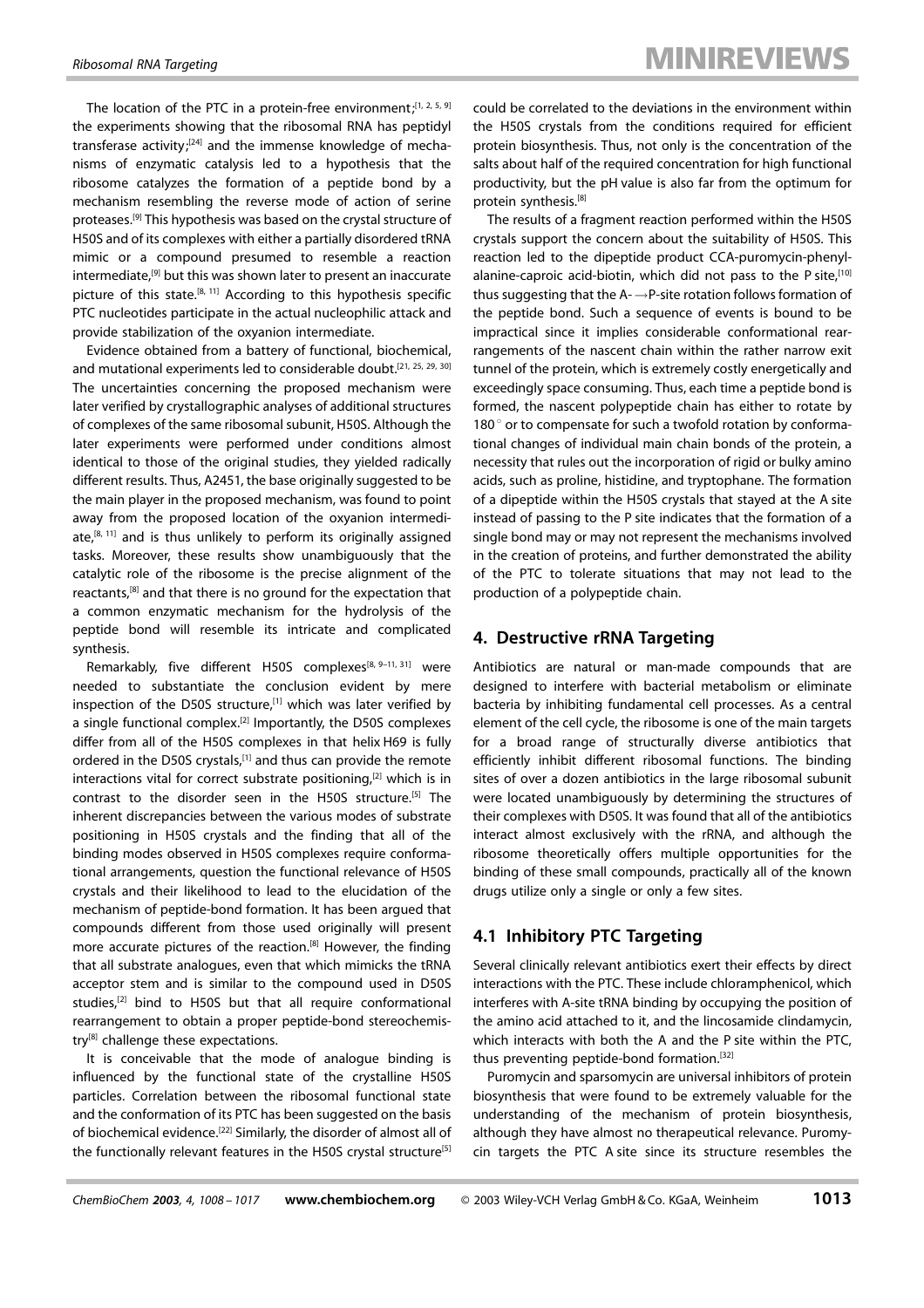## **CHEMBIOCHEM**

3' terminus of aminoacyl-tRNA. In the presence of an active donor substrate puromycin can form a peptide bond,<sup>[33]</sup> and hence it is commonly used in functional studies. It is the substrate of choice for the fragment reaction, and its derivatives have been exploited in most of the crystallographic studies described above.

Sparsomycin has a high activity on all cell types, but despite its universality, the binding affinities of sparsomycin differ in different kingdoms.<sup>[34]</sup> Although sparsomycin does not competitively inhibit substrate binding to the A site, A-site inhibitors, such as chloramphenicol, compete with it for binding to bacterial ribosomes.[35, 36] Analysis of the structure of sparsomycin complexed with D50S showed that it forms stacking interactions with the base of A2602 which is consistent with previous biochemical results.[37] It inhibits peptidyl transferase activity by altering the conformations of both the A and the P loops, thus rationalizing previous controversies. Its dramatic influence on the PTC conformation is a result of its binding to the highly conserved base A2602, a nucleotide that possesses exceptional mobility and is strategically located between the A and the P sites in the PTC (Figure  $2b-d$ ).<sup>[2]</sup>

#### 4.2 Targeting the Ribosomal Tunnel

Once produced, the nascent proteins emerge out of ribosomes through the tunnel adjacent to the PTC. This tunnel is the preferred target of a large number of antimicrobial drugs from the macrolide family, which ranks as the highest in clinical usage. All of the macrolides studied so far bind close to the entrance of the ribosomal exit tunnel, at a distance from the PTC that permits the formation of a polypeptide chain of  $5 - 6$  amino acids before reaching the drug. All macrolides block the exit tunnel, but their binding modes, their exact positions, and their precise inhibitory mechanisms may vary significantly.<sup>[32, 38-41]</sup>

All macrolides possess a central lactone ring which is built of 12 - 22 atoms to which at least one sugar moiety, called desosamine, is bound (Figure 3 a). Erythromycin, the "father" of the macrolide family, as well as clarithromycin and roxithromycin, which are improved versions of erythromycin designed to gain stability in acid environments and to have a broad spectrum of activity, bind to the tunnel in a similar way.<sup>[32, 39]</sup>

All three have a 14-membered lactone ring and all interact exclusively with the ribosomal rRNA. The crystallographically observed interactions of the macrolides desosamine sugar with nucleotide A2058 (Figure 3 a) are consistent with their biochemical assignment as the key determinant for the binding of 14 membered-ring macrolides.[42] The observed interactions of A2508 with the macrolides clarify the mechanism of clinical pathogens acquiring drug resistance by  $\mathsf{A}\!\rightarrow\!\mathsf{G}$  substitution or by the methylation of A2508.<sup>[43]</sup> These interactions also clarify why the replacement of the common prokaryotic adenine by guanine, the typical eukaryotic moiety in this position, acquires selectivity to 14-membered macrolides.

The 15 and 16-membered-ring macrolides bind, under special conditions, to ribosomes with guanine in position 2058. H50S possesses a guanine residue in position 2058, hence, in this critical aspect, the archaeon H. marismortui resembles eukaryotes more than prokaryotes. By soaking H50S crystals in solutions containing extremely high concentrations of antibiotics, a few macrolides belonging to the 15- and 16 membered-ring macrolide families could be bound to them.<sup>[44]</sup> However, the binding mode of azithromycin to the archaeal H50S differs significantly from that observed for it's binding to the eubacterial D50S.[38] In D50S, azithromycin lies almost perpendicular to the long axis of the tunnel and almost completely blocks it, similar to all other D50S complexes of clinically relevant macrolides, ketolides, and azalides so far studied.[32, 38, 40, 41] In H50S, however, the azithromycin-binding mode leaves a relatively large unoccupied space within the tunnel (Figure 3 b), thus justifying the usage of this drug for treating mammals possessing guanine in position 2058.

The superior ability of bacteria to rapidly acquire antibiotic resistance has become a major handicap in modern medicine and stimulated the search for improved drugs. The recently developed ketolides and the azalides have improved pharmacokinetics and enhanced activity against certain macrolideresistant pathogens. The binding modes of representatives of this group, observed in D50S crystals, show that these newly developed drugs are capable of creating intensive contacts with additional RNA components, and it was suggested that these interactions may compensate for the lose of the contacts with position 2058 (Figure 3 a, c). Various mechanisms for enhancing the binding of these antibiotics were observed. Azithromycin binds cooperatively to two sites within the exit tunnel, and the ketolides ABT-773 and telithromycin reach the other side of the tunnel wall, thus contacting RNA features positioned at a large sequence distance.<sup>[38, 40]</sup>

An outstanding binding mode has been observed for troleandomycin (TAO), a semisynthetic derivative of erythromycin that has a modest clinical relevance because of the toxicity of its metabolites. All the moieties capable of participating in hydrogen bonding in TAO are either methylated or acetylated. Nevertheless, it binds close to the tunnel entrance and exploits the binding site favored by macrolides, the vicinity of A2058, albeit by making different contacts (Figure 3d).<sup>[41]</sup> Compared to erythromycin, TAO binds somewhat deeper in the tunnel and its lactone ring is almost parallel to the tunnel wall. In contrast to other macrolides that interact exclusively with the rRNA, TAO interacts with the ribosomal protein L32 and causes cross-tunnel swinging of the entire tip of the beta-hairpin of protein L22 (Figure 3d, e).<sup>[41]</sup> Protein L22 has an intrinsic elongated shape<sup>[45]</sup> and it lines the tunnel wall, extending from the tunnel entrance to the vicinity of its opening (Figure 3 e).

The ribosomal exit tunnel, detected first in the 1980s, [46, 47] was assumed to be a passive path for nascent proteins.<sup>[9]</sup> However, structural insight into the involvement of ribosomes in the regulation of intracellular co-translational processes was provided recently by crystallographic studies that revealed the conformational mobility of the tunnel.[41] Importantly, the crystallographically observed alterations in the conformations of the tunnel could be correlated not only with the structures of antibiotic-resistant mutations, $[48, 49]$  but also with tunnel participation in gating and sequence discrimination.<sup>[50-57]</sup> Examples are the secretion monitor (secM) protein<sup>[53, 55]</sup> and the leader peptide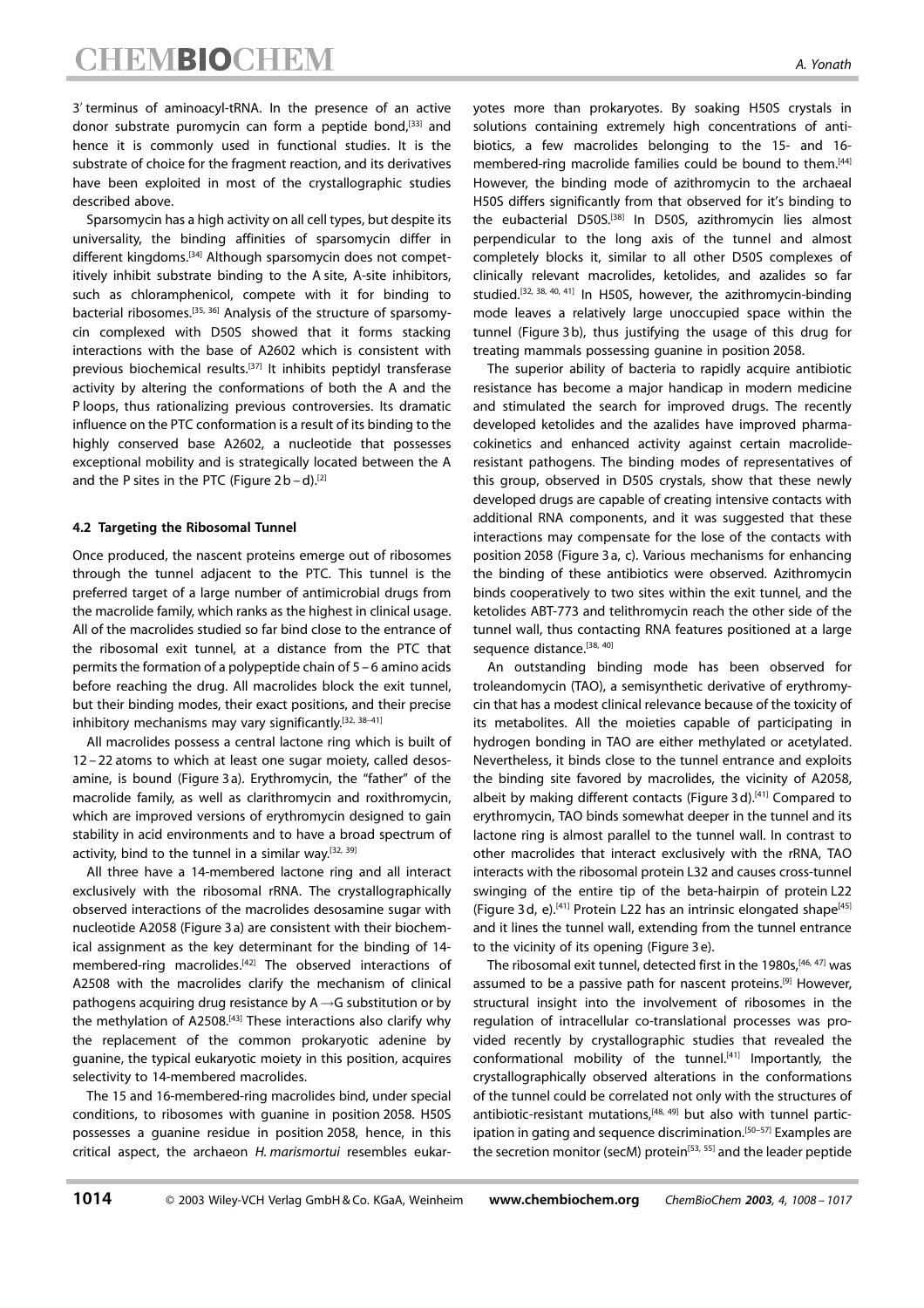

Figure 3. Antibiotic action and tunnel gating. D50S RNA is shown as gray ribbons. The tip of the beta-hairpin of protein L22 at its native conformation is shown in cyan, and the swung conformation in magenta. The insert shows the chemical formulas of erythromycin, ABT 773, and telithromycin. a) A view into the tunnel, with the structures a several macrolides and ketolides superimposed on each other, each colored differently. Base 2508 is highlighted in magenta. b) Superposition of the binding modes of azithromycin to H50S<sup>[44]</sup> and to D50S.<sup>[38]</sup> c) The binding modes of two ketolides showing their interactions with additional sites compared to the macrolides, thus explaining their action on several macrolide resistant strains. d) Top: Aview along the tunnel showing the positions of erythromycin and TAO and the locations of the L22 hairpin tip in its native and swung conformations. The pink and the green patches indicate protein and RNA regions where mutations relieving arrest were localized.<sup>[55]</sup> Bottom: The same view but with a modeled polypeptide chain in extended conformation<sup>[41]</sup> (shown in blue), with the crucial tryptophane highlighted in red. The entire arrest sequence is given below. e) The location of protein L22 within the large ribosomal subunit from the top of the tunnel and along its side. P-site tRNA is shown in green. All known conformations of protein L22 are superposed in the middle, including the free protein<sup>[45]</sup> and its erythromycin resistant mutant.<sup>[57]</sup> Note the similarity of these structures, except for at the tip of the hairpin region.

of *E. coli* tryptophanase (tnaC) operon.<sup>[56]</sup> The secM protein, produced in conjunction with a protein export system that recognizes an export signal, includes a sequence motif that causes elongation arrest in the absence of the protein export system. This sequence is located about 150 residues away form the protein N terminus, and within it, separated by 12 residues,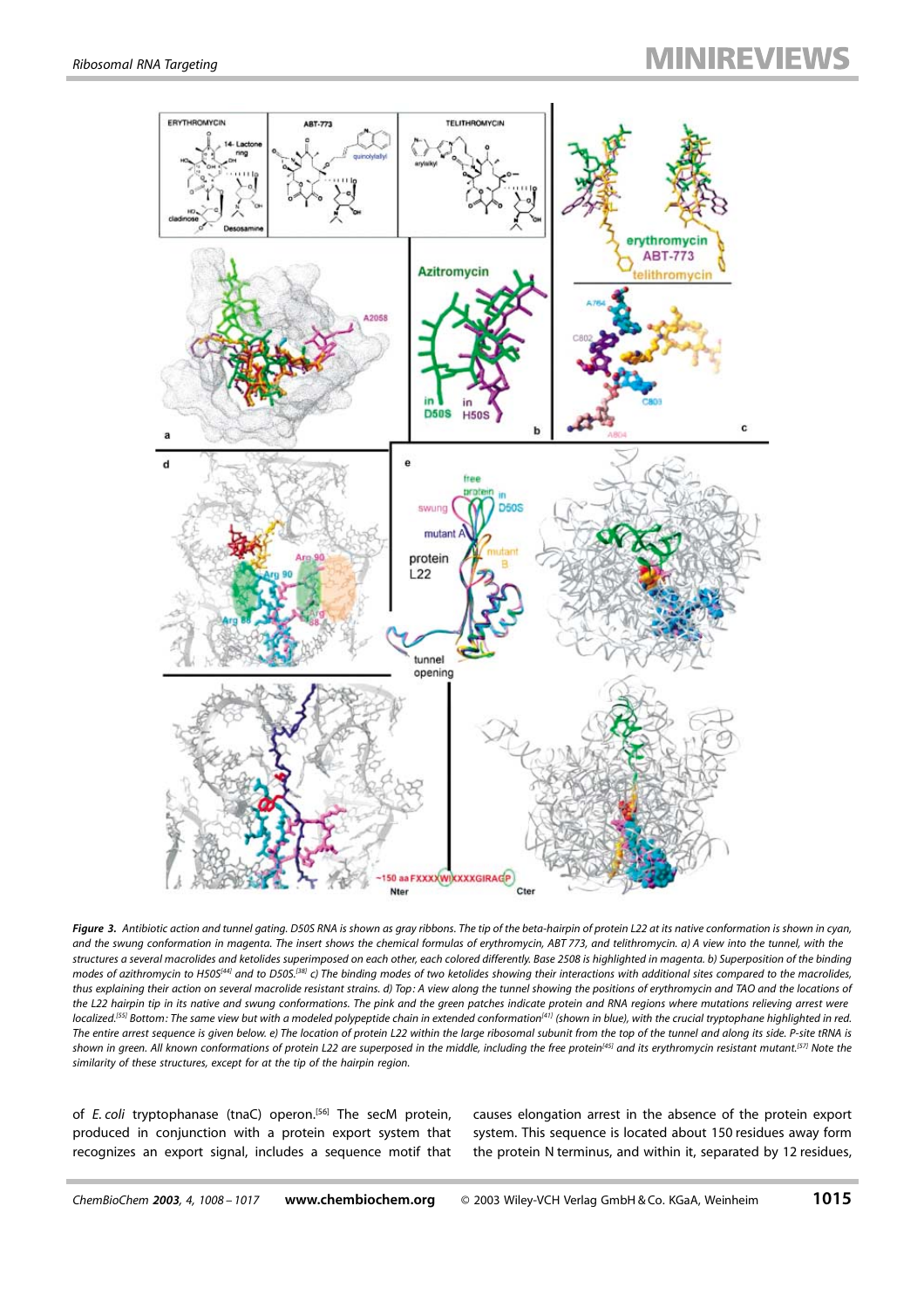## **CHEMBIOCHEM**

are the main features that trigger elongation arrest: a proline and a tryptophane residue (Figure 3 d, e). Specific mutations in ribosomal protein L22 and in the regions involved in tunnel-wall interactions of the swung conformation of the hairpin tip of L22, similar to those conferring resistance to erythromycin,<sup>[49]</sup> were shown to by-pass the elongation arrest.<sup>[55]</sup> We therefore suggested that a similar swing of the hairpin tip of L22 is exploited for tunnel gating, and that protein L22 together with the already-formed portion of the nascent chain are involved in transmitting signals from the environment into the ribosomal core.[41]

#### 5. Conclusions

Comparative analysis of the crystal structures of ribosomal particles revealed a sizable symmetry-related region with a stunning architectural design within the otherwise asymmetric ribosome. A unified machinery that integrates peptide-bond formation, translocation, and nascent protein progression was proposed based on the observed remote interactions that govern the precise positioning of the tRNA molecules; on the overlap of the symmetry rotation axis identified in the middle of the PTC with the bond connecting the single-stranded 3' end of tRNA with its acceptor stem; on the arched void in PTC that forms a scaffold guiding the A- to the P-site motion between the tRNA rotating moiety and the PTC rear wall.

According to this unified machinery, PTC structural elements guide the  $A \rightarrow P$  motion of the 3' end of the tRNA by a spiral rotatory motion, which leads to an optimal stereochemistry for formation of a peptide bond and thus enabling the creation of the peptide bonds in conjunction with it. An important component of the unified machinery is the spiral nature of the rotatory motion, which ensures the entrance of newly formed polypeptides into the exit tunnel.

This unified machinery implies that the main catalytic contributions of the ribosome are the provision of an elaborate framework for the alignment of the tRNA molecules at an orientation allowing for spontaneous creation of the peptide bond and the provision of the exact path, thus guiding the translocation of the 3' end of tRNA. The identification of a twofold symmetry in all the known structures of the large subunit, the high conservation of most nucleotides belonging to the inner symmetry related region, the ensured entrance of nascent proteins into the ribosomal exit tunnel, the possible mediation of signal transmissions between the incoming and the leaving tRNA molecules, and the creation of orientation suitable for peptide-bond formation indicate the universality of this unified machinery.

### Acknowledgements

Thanks are due to J.-M. Lehn, M. Lahav, H. Gilon, and R. Berisio for critical discussions; as well as to all members of the ribosome research groups at the Max-Planck Society and the Weizmann Institute for their significant contributions to different stages of this work, with special appreciation to the thoughts and efforts of I. Agmon, A. Bashan, and M. Kessler. X-ray diffraction data were collected at ID19/SBC/APS/ANL and ID14/ESRF-EMBL. The Max-Planck Society, the Kimmelman Center for Macromolecular Assemblies, the US National Institutes of Health (GM34360), and the German Ministry for Science & Technology (BMBF05  $-641EA$ ) provided support. A.Y. holds the Helen and Martin Kimmel Professorial Chair.

Keywords: antibiotics  $\cdot$  exit tunnel  $\cdot$  peptide bond formation  $\cdot$ ribosomes · RNA

- [1] J. Harms, F. Schluenzen, R. Zarivach, A. Bashan, S. Gat, I. Agmon, H. Bartels, F. Franceschi, A. Yonath, Cell 2001, 107, 679.
- [2] A. Bashan, I. Agmon, R. Zarivach, F. Schluenzen, J. Harms, R. Berisio, H. Bartels, F. Franceschi, T. Auerbach, H. A. Hansen, E. Kossoy, M. Kessler, A. Yonath, Mol. Cell 2003, 11, 91.
- [3] A. Yonath, Annu. Rev. Biophys. Biomol. Struct. 2002, 31, 257.
- [4] M. M. Yusupov, G. Z. Yusupova, A. Baucom, K. Lieberman, T. N. Earnest, J. H. Cate, H. F. Noller, Science 2001, 292, 883.
- [5] N. Ban, P. Nissen, J. Hansen, P. B. Moore, T. A. Steitz, Science 2000, 289, 905.
- [6] M. Gluehmann, R.Zarivach, A. Bashan, J. Harms, F. Schluenzen, H. Bartels, I. Agmon, G. Rosenblum, M. Pioletti, T. Auerbach, H. Avila, H. A. Hansen , F. Franceschi, A. Yonath, Methods, 2001, 25, 292.
- [7] I. Agmon, T. Auerbach, D. Baram, H. Bartels, A. Bashan, R. Berisio, P. Fucini, H. A. Hansen, J. Harms, M. Kessler, M. Peretz, F. Schluenzen, A. Yonath, R. Zarivach, Eur. J. Biochem. 2003, 270, 2543.
- [8] P. B. Moore, T. A. Steitz, RNA 2003, 9, 155.
- [9] P. Nissen, J. Hansen, N. Ban, P. B. Moore, T. A. Steitz, Science 2000, 289, 920.
- [10] T. M. Schmeing, A. C. Seila, J. L. Hansen, B. Freeborn, J. K. Soukup, S. A. Scaringe, S. A. Strobel, P. B. Moore, T. A. Steitz, Nat. Struct. Biol. 2002, 9, 225.
- [11] J. L. Hansen, T. M. Schmeing, P. B. Moore, T. A. Steitz, Proc. Natl. Acad. Sci. USA 2002, 16, 16.
- [12] M. S. VanLoock, R. K. Agrawal, I. S. Gabashvili, L. Qi, J. Frank, S. Harvey, J. Mol. Biol. 2000, 304, 507.
- [13] J. M. Ogle, F. V. Murphy, M. J. Tarry, V. Ramakrishnan, Cell 2002, 111, 721.
- [14] V. Ramakrishnan, Cell 2002, 108, 557.
- [15] N. Polacek, M. J. Gomez, K. Ito, L. Xiong, Y. Nakamura, A. Mankin, Mol. Cell 2003, 11, 103.
- [16] D. Moazed, H. F. Noller, Nature 1989, 342, 142.
- [17] R. Green, H. F. Noller, Annu. Rev. Biochem. 1997, 66, 679.
- [18] K. S. Wilson, H. F. Noller, Cell 1998, 92, 337.
- [19] K. H. Nierhaus, H. Schulze, B. S. Cooperman, Biochem. Int. 1980, 1, 185.
- [20] T. Pape, W. Wintermeyer, M. Rodnina, Embo. J. 1999, 18, 3800.
- [21] N. Polacek, M. Gaynor, A. Yassin, A. S. Mankin, Nature 2001, 411, 498.
- [22] R. Miskin, A. Zamir, D. Elson, Biochem. Biophys. Res. Commun. 1968, 33, 551.
- [23] A. Shevack, H. S. Gewitz, B. Hennemann, A. Yonath, H. G. Wittmann, FEBS Lett. 1985, 184, 68.
- [24] H. F. Noller, V. Hoffarth, L. Zimniak, Science 1992, 256, 1416.
- [25] M. A. Bayfield, A. E. Dahlberg, U. Schulmeister, S. Dorner, A. Barta, Proc. Natl. Acad. Sci. USA 2001, 98, 10 096.
- [26] C. Rodriguez-Fonseca, H. Phan, K. S.Long, B. T.Porse, S. V. Kirillov, R. Amils, R. A. Garrett, RNA 2000, 6, 744.
- [27] V. I. Katunin, G. W. Muth, S. A. Strobel, W. Wintermeyer, M. V. Rodnina, Mol. Cell 2002, 10, 339.
- [28] M. V. Rodnina, W. Wintermeyer, Trends Biochem. Sci. 2001, 26, 124.
- [29] A. Barta, S. Dorner, N. Polacek, Science 2001, 291, 203.
- [30] J. Thompson, D. F. Kim, M. O'Connor, K. R. Lieberman, M. A. Bayfield, S. T. Gregory, R. Green, H. F. Noller, A. E. Dahlberg, Proc. Natl. Acad. Sci. USA 2001, 98, 9002.
- [31] P. B. Moore, T. A. Steitz, Nature 2002, 418, 229.
- [32] F. Schluenzen, R. Zarivach, J. Harms, A. Bashan, A. Tocilj, R. Albrecht, A. Yonath, F. Franceschi, Nature 2001, 413, 814.
- [33] O.W. Odom, W.D. Picking, B. Hardesty, Biochemistry 1990, 29, 10734. [34] E. Lazaro, L. A. van den Broek, A. San Felix, H. C. Ottenheijm, J. P. Ballesta, Biochemistry 1991, 30, 9642.